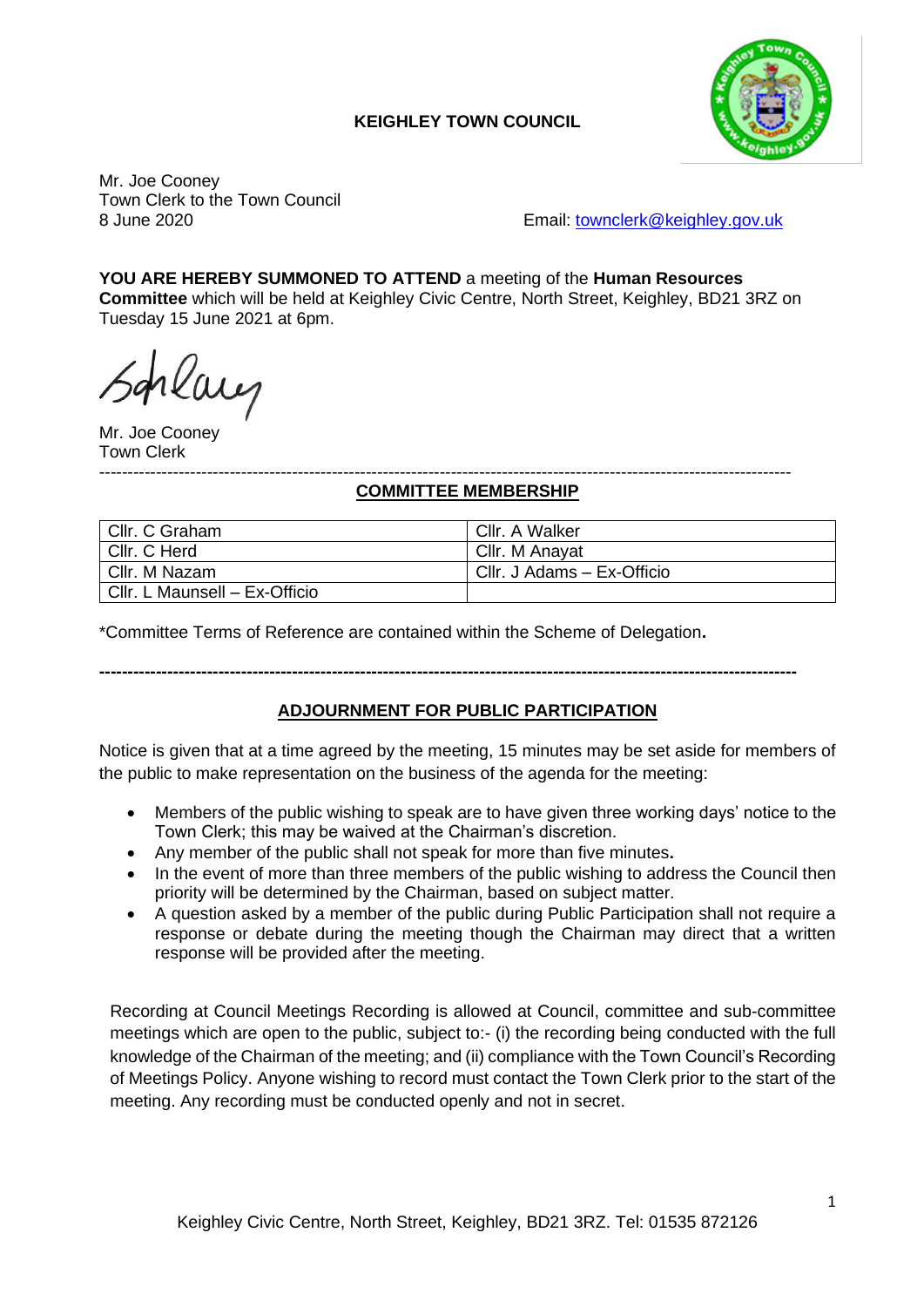#### **AGENDA**

### **1. Election of Chair for Municipal Year– For Decision**

To elect a Chairman for the Municipal year 2021/22

### **2. Election of Vice Chair – For Decision**

To elect a Vice Chairman for the Municipal year 2021/22

## **3. Apologies for absence**

Members are asked to receive apologies of absence for this meeting.

#### **4. Declarations of Interest**

 To receive declarations of interest under consideration on this agenda in accordance with the Localism Act 2011 s32 and the relevant Authorities (Disclosable Pecuniary Interests) Regulations 2012.

 Members are reminded that should you declare a pecuniary interest at a meeting, it is your responsibility to inform the Monitoring Officer.

- i) Declarations of Interest from Members
- ii) Declarations of Interest from Officers

#### **5. Public Question Time and Participation**

 Members of the public are advised that they are welcome to ask questions about items on the Agenda. It is not always possible to give a verbal response at the meeting and questions may receive a written reply. No resolution can be made under this item.

 Questions should relate to matters of Town Council policy or practice and not relate to the individual affairs of either the questioner or any other named person.

#### **6. Minutes – For Decision**

Members are asked to approve the minutes of the Human Resources Committee held on Thursday 6 May 2021.

*Copy attached*

#### **7. Exclusion of Public and Press**

**RECOMMENDED** That in view of the confidential nature of the business about to be transacted, it is advisable in the public interest that the press and public be temporarily excluded, and they are instructed to withdraw, due to the nature of the business about to be transacted which is considered to be prejudicial to the public interest.

To consider:

# **8. Responsible Financial Officer – For Decision**

To consider the attached report from the Town Clerk regarding the recruitment of a replacement Responsible Financial Officer.

*Copy attached*